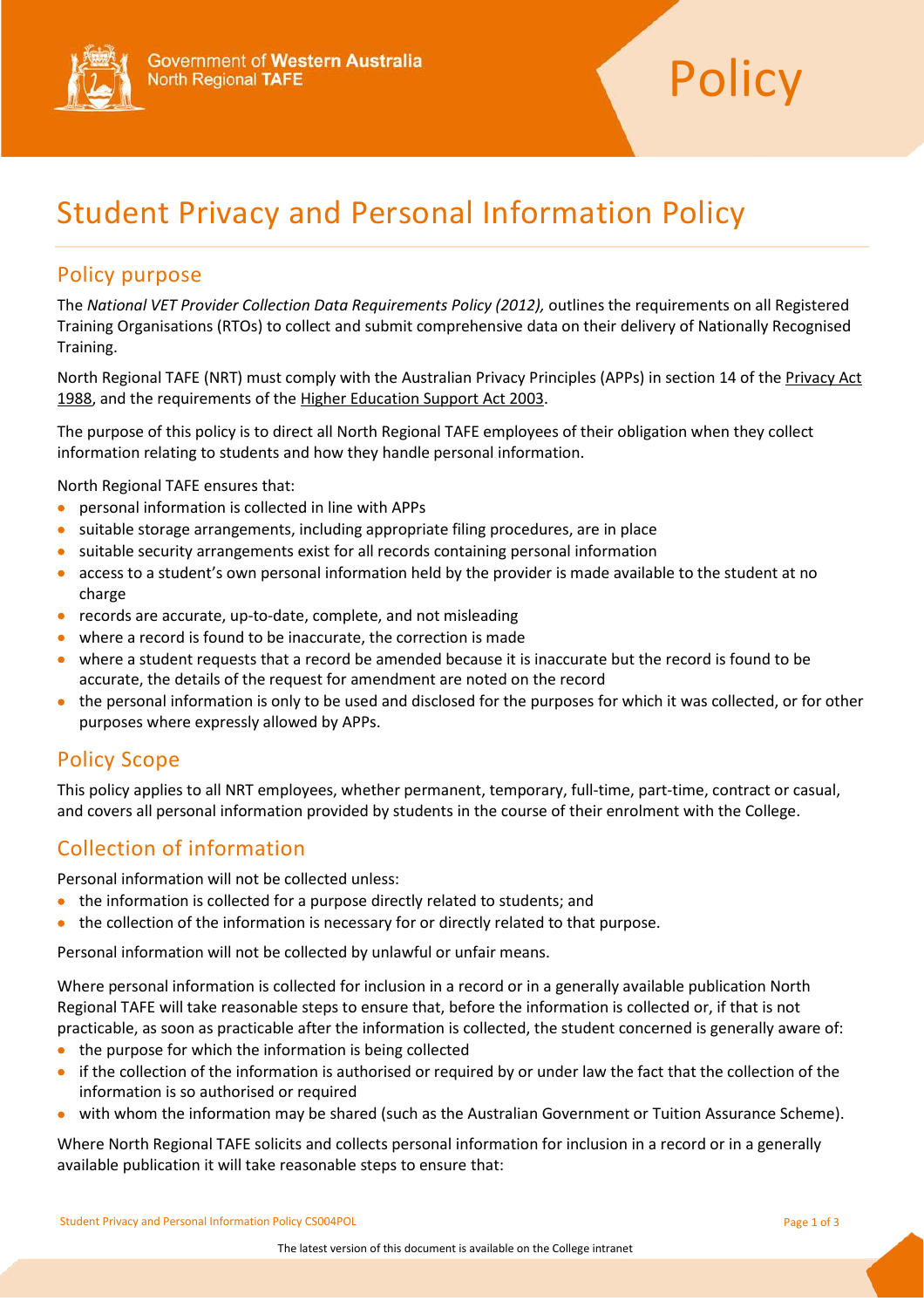

- the information collected is relevant to that purpose and is up to date and complete
- the collection of the information does not intrude to an unreasonable extent upon the personal affairs of the student.

## Storage and security of personal information

North Regional TAFE will ensure:

- that students records are protected by such security safeguards as it is reasonable in the circumstances to take against loss, against unauthorised access, use, modification or disclosure, and against other misuse
- that if it is necessary for the record to be given to a person in connection with the provision of a service everything reasonably within NRT's power will be done to prevent unauthorised use or disclosure of information contained in the record.

North Regional TAFE will maintain a record setting out:

- the nature of the records of personal information kept by or on behalf of the record-keeper
- the purpose for which each type of record is kept
- the classes of individuals about whom records are kept
- the period for which each type of record is kept
- the persons who are entitled to have access to personal information contained in the records and the conditions under which they are entitled to have that access
- the steps that should be taken by persons wishing to obtain access to that information.
- North Regional TAFE will not use the information without taking reasonable steps to ensure that the information is accurate, up to date and complete. NRT will not use the information except for a purpose to which the information is relevant.

## Disclosure of personal information

Generally, the information we collect about you stays within the College and is shared between your teaching department, the Student Management Department, the Finance Department, and other support services such as the Learning Resource Centre and Support Services. Sometimes NRT is required to disclose information to other organisations. Your personal information (including the personal information contained on our enrolment form and your training activity data) may be used or disclosed by North Regional TAFE for statistical, regulatory and research purposes. North Regional TAFE may disclose your personal information for these purposes to third parties, including:

- School if you are a secondary student undertaking VET, including a school-based apprenticeship or traineeship
- If you are under 18 information is available to parents/guardian
- Employer if you are enrolled in training paid by your employer
- Commonwealth and State or Territory government departments and authorised agencies;
- National Centre for Vocational Education Research (NCVER).

Where NRT discloses information to another person, body or agency, they are also required to respect your privacy and only use the information for a purpose which the information was provided.

## Applying for a copy of personal information

Any current or past student of NRT may apply to receive a copy of their personal information held by NRT. To do so the student must apply in writing to the Client Services Manager who will ensure that the requested information is provided within 10 working days. The College reserves the right to apply a fee if the information has been archived.